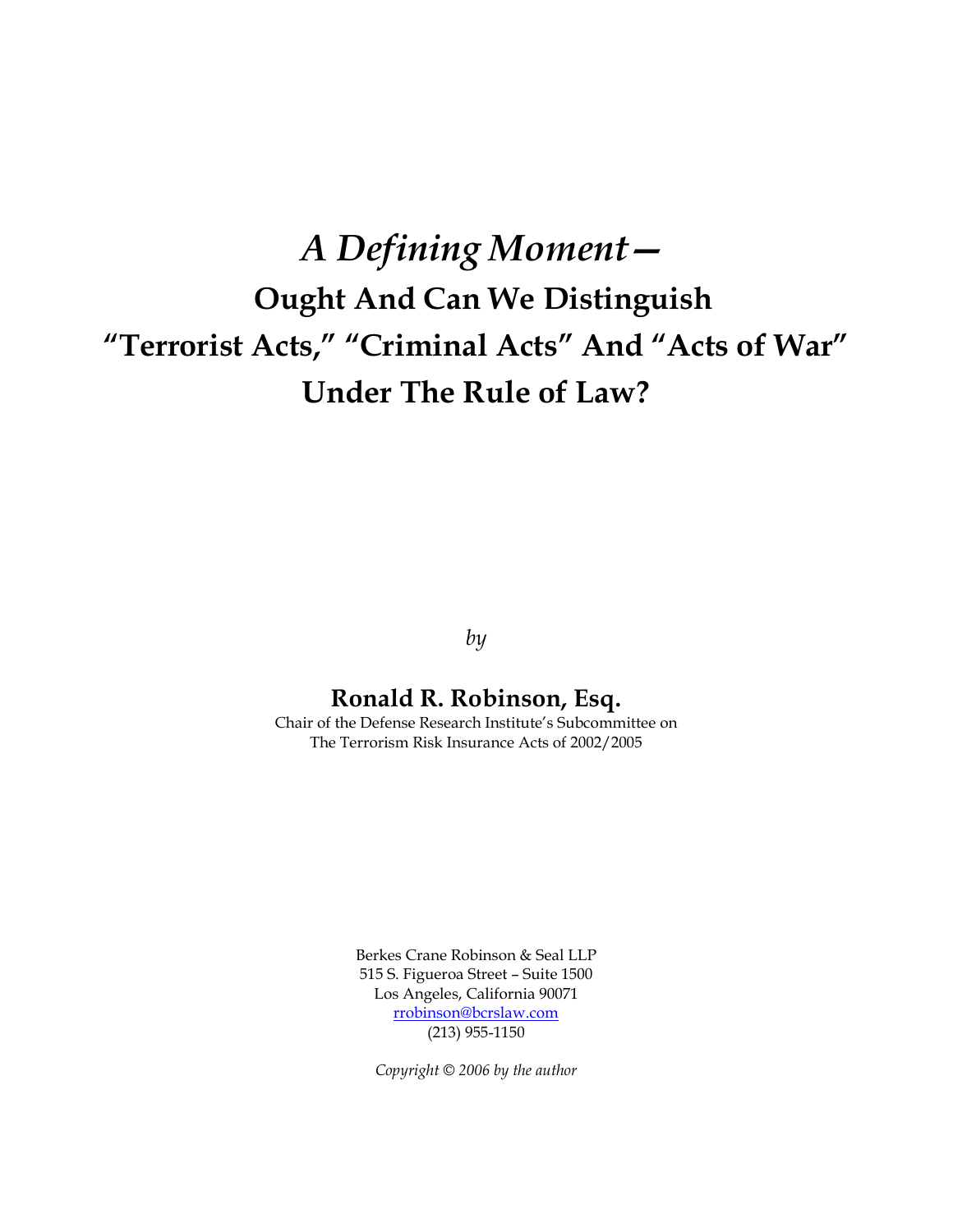#### **I. INTRODUCTION**

Increasingly, over the past half-century, civilian populations of Sovereign States, not just their military forces, have become direct targets of death and destruction at the hands of terrorists. The immediacy of the threat of terrorism compels private citizens to conduct themselves more as combatants than as civilians. When the threat becomes reality, the resulting terrorist acts are horrific and not unlike the worst of circumstances that can and do arise from crimes, civil riots, or wars. Consequently, public and private security and safety agencies are, at every level, compelled to adopt various tactics used by military forces to protect civilian populations. Thus, all of our institutions of justice are engaged in the application of our laws in a multi-layered and complex confrontation with terrorism and to adjudicate both losses incurred and the means employed to prevent those losses. The nature and scope of any given terrorist act of violence and destruction justifies imposition of traditionally available civil justice awards, criminal justice penalties, *and* military actions to redress the grievances of the casualties of terrorism. The law may impose those sanctions on terrorists and/or those who were negligent in their duty to prevent, defend against, mitigate or prevent terrorist acts. Therefore, we are witnessing a unique legal event, a broad ranging and simultaneous jurisdiction of civil, criminal, and military courts and tribunals and an application of the bodies of law they administer to one circumstance—the threat and the aftermath of terrorist acts.

In a free society, the mandate of its laws and systems of justice is to check and balance the exercise of power in its political and private arenas in order to preserve the rights of the individual promised by the ideals of liberty. This mandate to check and balance power has evolved by a process of measured and deliberate legal analysis over the course of several hundred years. The resulting complex array of protections that preserve individual rights is imbedded in the bodies of law enforced in our civil, criminal and military courts and tribunals. Each of these jurisdictions have, over time, evolved different and distinct rules of procedure and evidence as well as roles and powers for their judges and triers of fact. These differences reflect the distinctions in the bodies of substantive law that justify imposition of civil awards, criminal penalties and punishments for breaches of military codes of conduct in these respective forums. Yet the mandate that preserves the promise of liberty is common to them all.

We are now in the midst of what is, in essence, an across the board implementation and an ever increasing adaptation of the procedural, evidentiary, and substantive components of each these bodies of law to enable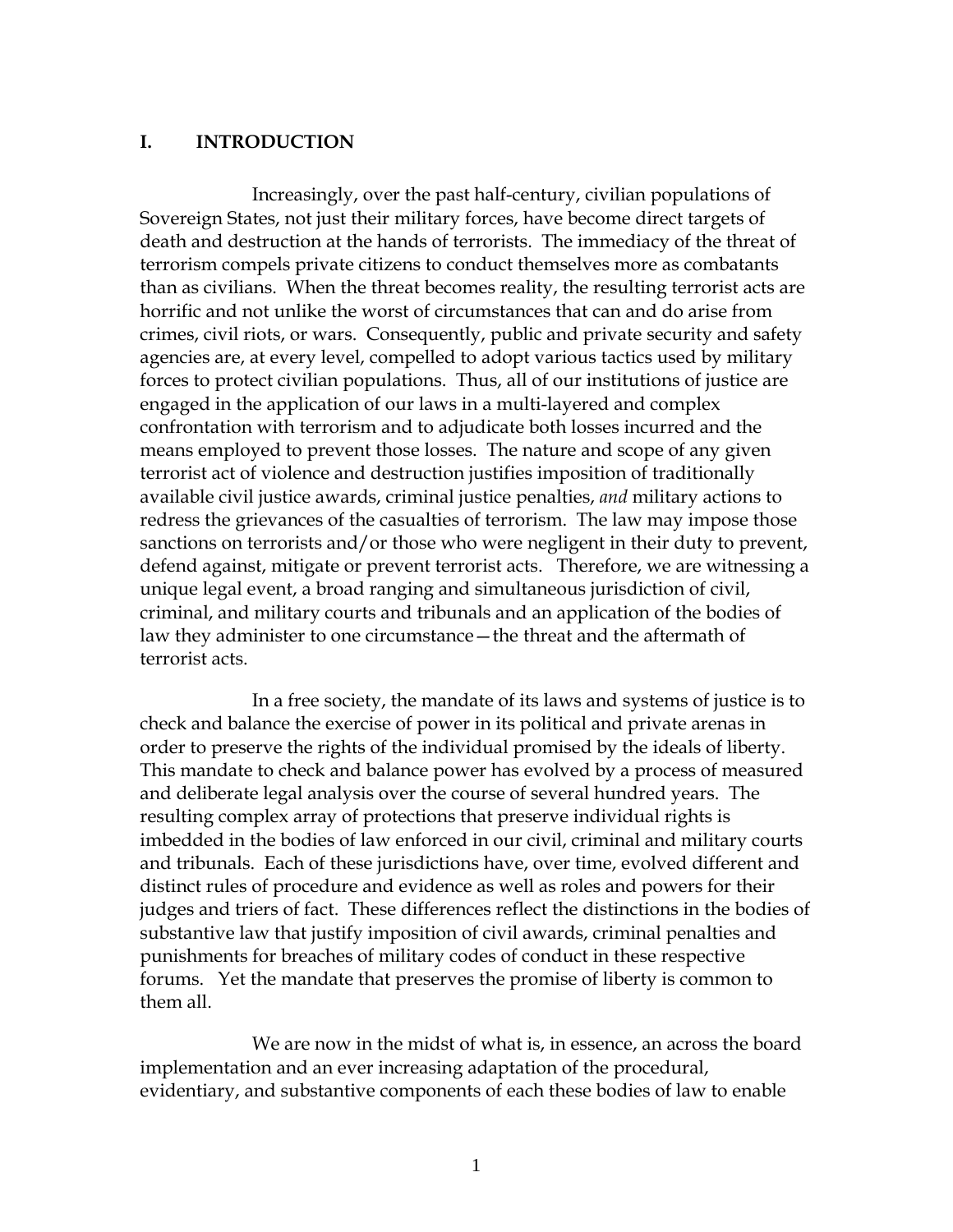these separate jurisdictions to define, engage, and confront all aspects of terrorism. It is of serious concern, therefore, that this process is driven in significant part, by the demands of those with great political and economic power in a context of extreme exigent circumstances. Will this rhetoric or the traditional process of independent legal analysis and deliberation redefine the law that responds to this threat? How will we determine whether power, rhetoric or reasoned legal analysis and deliberation will control the outcome of this process. Calls from public and private sectors demand a "war on terrorism," accuse terrorist of "war crimes," and promise swift, unrelenting, and *preemptive action* to both (i) prevent such acts against our now combatant civil societies, and (ii) if they fail, redress the losses of the casualties of those acts. What is the impact of these calls and these promises on the mandate of liberty protected by our bodies of law? If "eternal vigilance" is the price of that liberty, we ought not simply assume that the checks and balances that preserve individual rights are successfully addressing the impact of the powers and the rhetoric now in play.

Our laws serve to define who we are, what we value and protect, and how much liberty we ensure for ourselves, but they also reveal and portend who we may be willing to become, what we may no longer value or protect, and how much liberty we are willing to relinquish to defend ourselves. Today, most Sovereign States, and other entities that proclaim themselves a *de jure, de facto,* or provisional government ("State"), *profess to act to protect* individual rights under the moral authority of the secular ethics and religious laws of their peoples. Vigilant free peoples constantly question whether the exercise of private and public power in a State serves *to protect the liberty of all or to abridge the individual rights of the powerless.* "Liberty's questions" focus on the quality and protections of the laws that preserve it. Does a State guarantee and assure, by law, protection of every individual's rights of freedom of speech, press, association and religion? Are a State's laws enacted by, for and with the consent of the people subject to them? Is this body of law applied equally to each individual governed, regardless of any personal attribute, real or perceived, of any nature whatsoever, that may be asserted to distinguish one from another; i.e., an individual's status ("Status")? Are the laws administered by tribunals independent of and not subject to the control of the State or powerful private interests? When the answer to each of "liberty's questions is "yes," free peoples judge a State as governing morally under what many term the "Rule of Law" (this term is used herein in that specific sense).

If we ask "liberty's questions" about the new or adapted laws that we impose to control civil awards, criminal penalties, and authorization of military action against terrorists, will the answers be "yes"? Will our defense of life and liberty against this adversary precipitate a change in the historic balance in law that protects the exercise of individual rights of freedom of speech, press,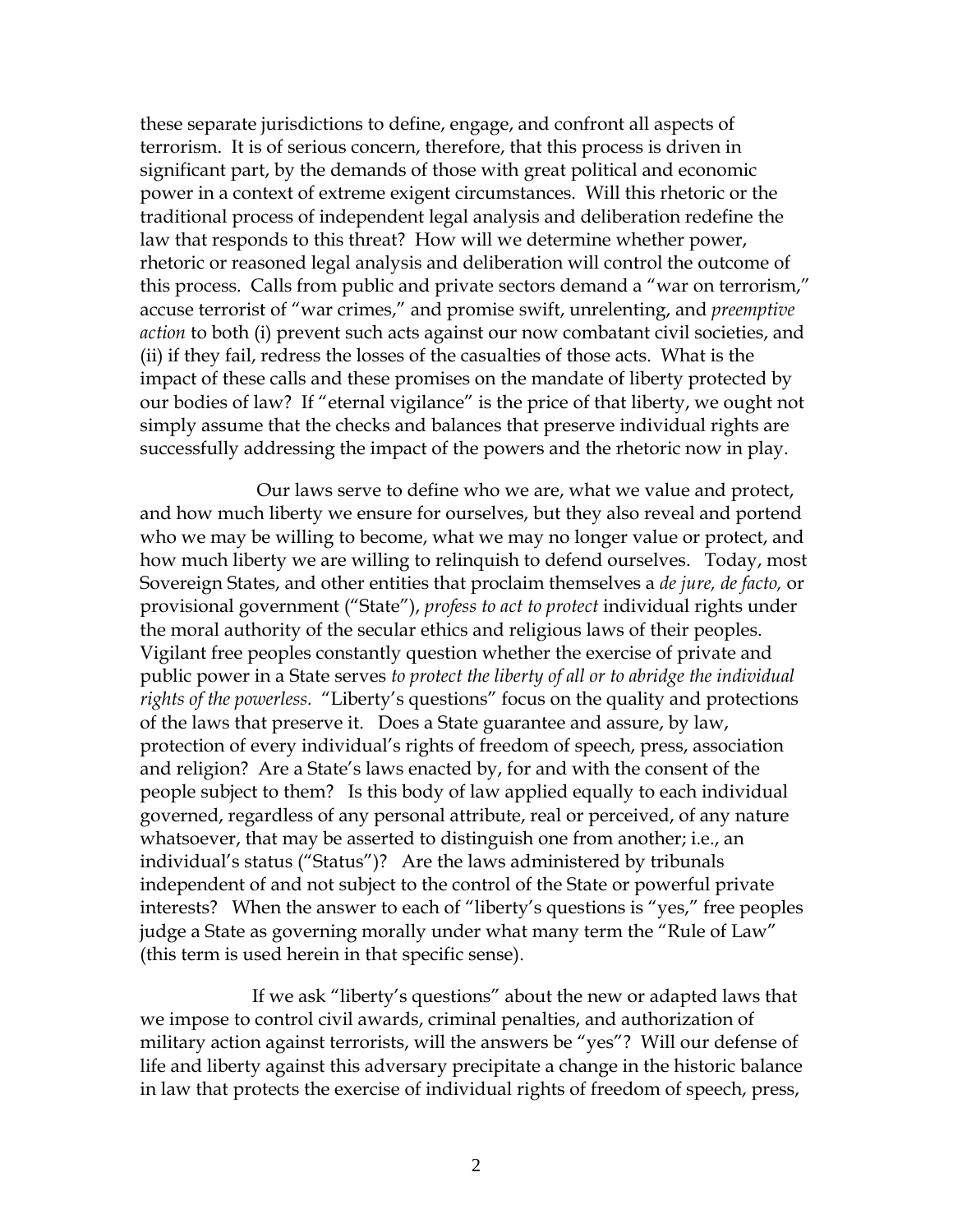association, and religion? How do we ensure that individual rights survive in a society forced to adopt the protections required for combatants? For the Rule of Law to survive as we have known it, we must *define this threat and its results in law* in a manner that consistently protects the mandate of freedom in each of the jurisdictions that simultaneously responds to the demands for redress of grievances.

Are the ideals of liberty, in fact, at risk in the confrontation between law and terrorism? Do "liberty's questions" have any relevance to this struggle? Terrorists adamantly define themselves as patriots at war, and not criminals, rightfully employing the strategies of warfare to redress the "moral wrongs" they assert as their "cause" by any means. They wrap their "cause," not in a flag, but in the cynical manipulation of ideals of justice, tolerance, and freedom that form the bedrock of the liberty of the peoples and Sovereign States they attack. It is the most basic element of these ideals, the "righting" of a "morally wrong" act or circumstance upon which terrorists rely to justify and, thus, to feed power to their "cause." To reduce, marginalize, or, perhaps, completely defeat terrorism we must unmask the terrorist's "cause" as being nothing other than the triumph of absolutism, dictatorial power and intolerance over individual rights. This effort will fail, however, unless we first directly address, oppose, and seek to end both *real and perceived* acts of intolerance, inequality, injustice, and misuse of power *from any quarter or by any Sovereign State or peoples, including our own.* This is why the ideals of liberty are in play in this struggle and why "liberty's questions" must now be asked about the exercise of civil, criminal, or military law as it confronts terrorism

This paper proposes the creation of a series of legal definitions that distinguish terrorism from crime and war which are consistent with and serve the mandate of the Rule of Law. Thus, if subjected to "liberty's questions," these definitions, if properly conceived and rendered, ought to mandate an answer of "yes." Such definitions ought and can control the application of law as it confronts terrorism in civil, criminal and military jurisdictions. They ought and can be simultaneously applied as amendments to each of our bodies of law because the consequences of terrorism simultaneously invoke each of their jurisdictions. This thesis is proffered as the starting point for a debate on the application of the Rule of Law to terrorism in all legal forums. We propose one approach to those definitions below simply to frame the questions in that debate, not dictate to their answer.

# **II. FRAMING THE TERRORISM DEFINITION DEBATE UNDER THE RULE OF LAW**

The Rule of Law is premised on the ideal that each of us is pledged, in our private and public conduct, to preserve and protect the rights of those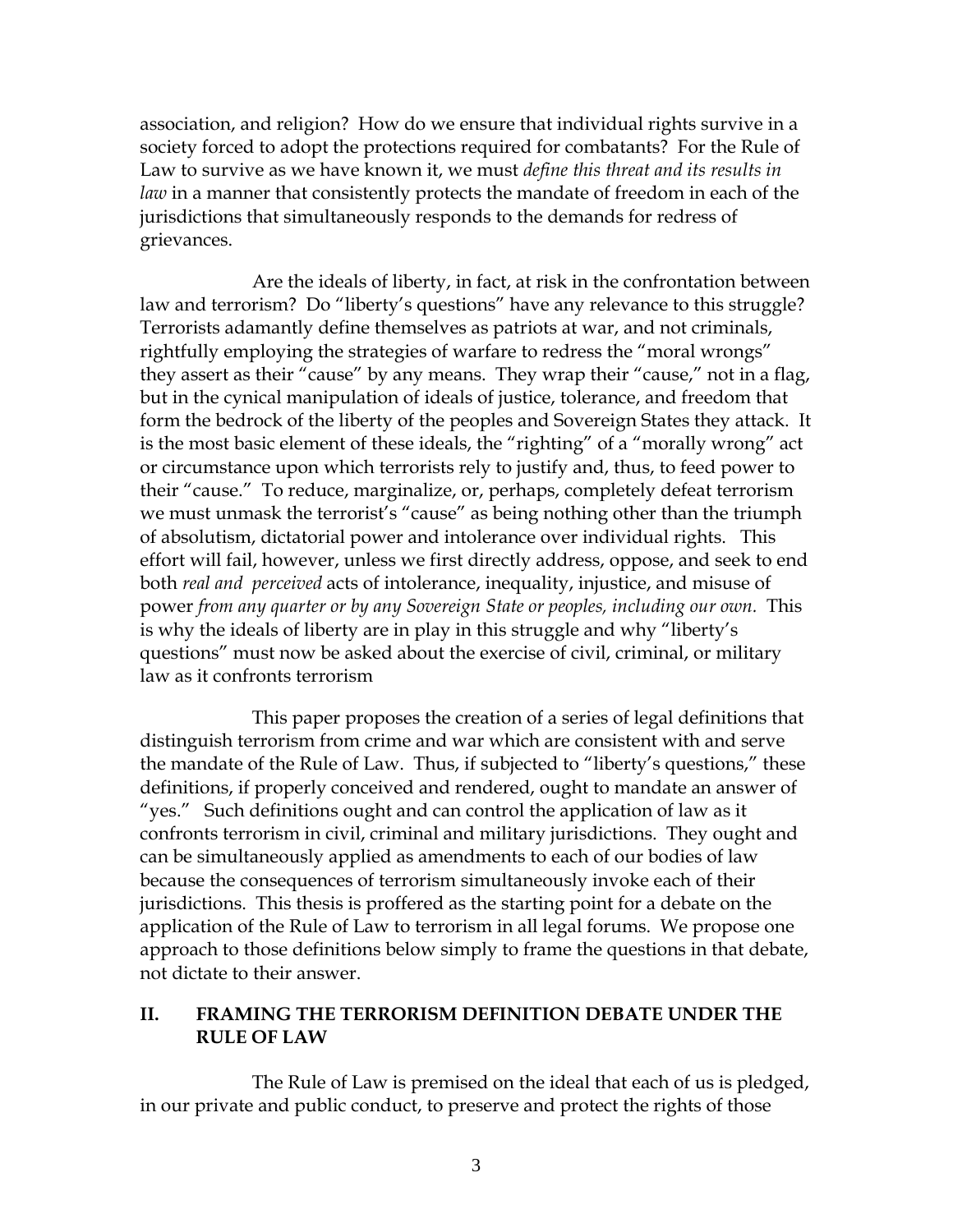whose Status, causes, ethics, beliefs, religions, politics, ideologies, doctrines, strategies, intent, or conduct we cannot abide and they likewise are pledged to protect our parallel rights. The Rule of Law respects and tolerates a vast array of diverse private and public codes of ethical conduct. These private codes, and the Rule of Law that both arises from and protects them, act in concert to create a balance in the adjudication of private and public conduct that serves to define and protect an individual's right to think, speak, write, associate and worship. Thus, the Rule of Law carefully distinguishes between each of the elements or factors at play in private, public, diplomatic and military conduct; i.e., the resulting conduct derived from an analysis of the Status of individual, the cause, belief, ideal or position advanced, the strategy and means employed to further it, and the intent behind it (hereinafter, the "Action Paradigm").

One oft cited example of a discerning and just application of power to an Action Paradigm is the mere a*dvocating* of the yelling of the term "fire" in a crowded theater, at some undefined *future time*, in order to *disrupt* an objectionable play will be *distinguished* in law from the *act* of doing so. Generally, it is the act that is subject to civil or criminal penalty. Likewise, merely a*dvocating* rebellion or war, at some undefined *future time,* to further a "cause" will be *distinguished* in law from the *act* of doing so. Again, it is the act that is subject to civil, criminal, or military response. There are myriad distinctions and divergent iterations to these general circumstances that affect and alter the imposition of legal penalties and military force, but each instance is an exercise of the balance in law between one's exercise of a right and the nature of the timing, means, and consequence of one's resulting act. The Rule of Law imposes differing penalties or none at all to any element of the Action Paradigm based on questions of means, motive, degrees of involvement, intent, and immediacy of danger, as well as a host of other mitigating factors. Each of these factors serves to balance rights and consequences under the Rule of Law.

The Rule of Law definitions proposed here are intended to preserve ideals of liberty when our civil, criminal, and military forums confront calls for the imposition of penalties or force to redress grievances. Thus, they embody answers to the questions of the legality of the status, strategy, means, motive, intent, and conduct of alleged terrorists; i.e., the adjudication of the Action Paradigm of terrorism. These definitions will, therefore, address the operative terms in the following questions. Who is a "terrorist," and who is a "criminal" or a "patriotic warrior"? When is their conduct a "terrorist act" as opposed to a "crime" or "act of war"? What distinguishes between strategies of "terrorism" and those of "criminal conduct" or "warfare"?

Crimes, war and terrorism share several common elements or factors in the Action Paradigm. Such conduct usually arise because of circumstances characterized by want, need, powerlessness, disenfranchisement,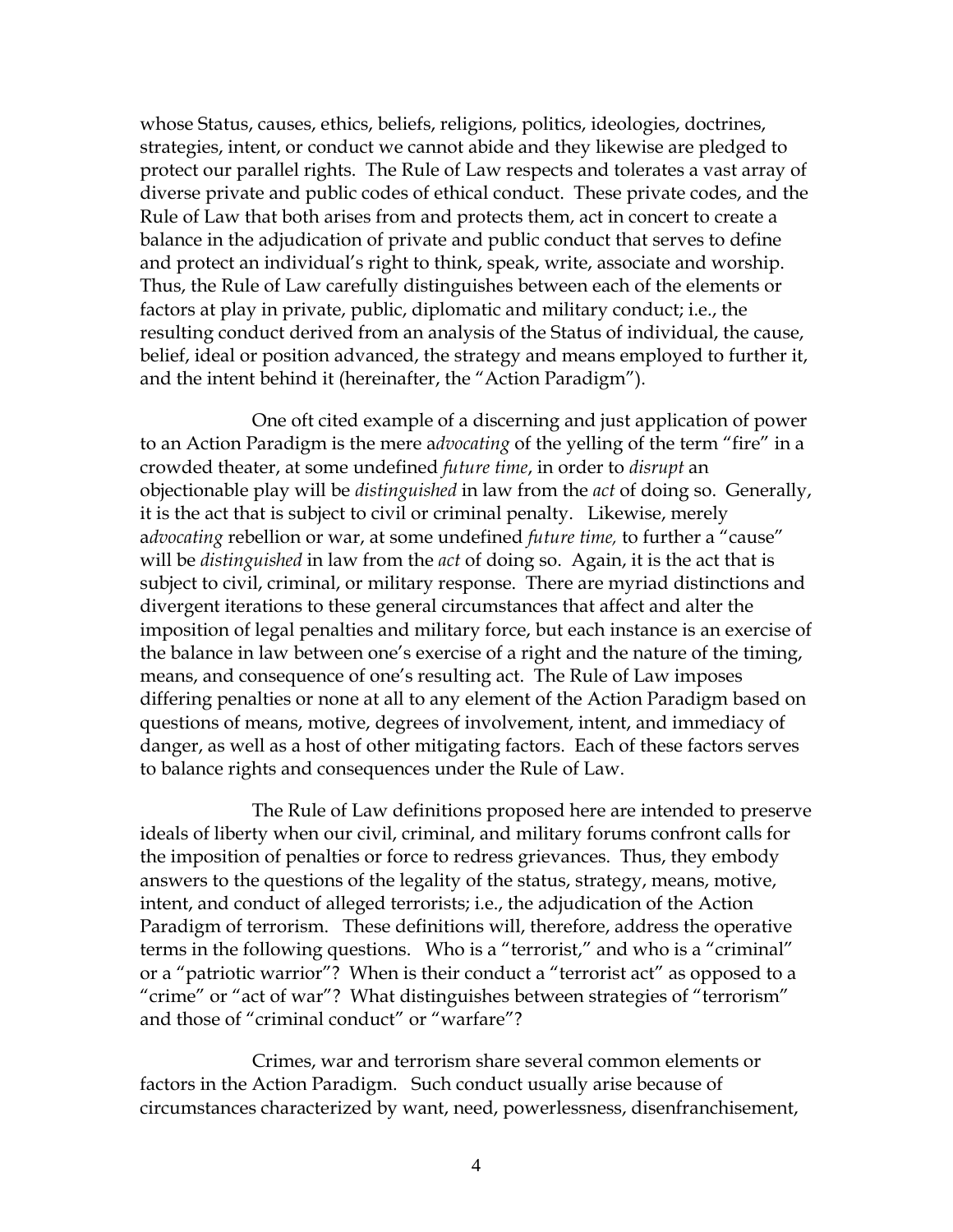intolerance, inequality, injustice and misuse of power. Whether these circumstances are (i) real or perceived, (ii) fairly subject to debate, or (iii) cynically manipulated distortions of unacceptable conditions, the conduct that results is fueled by basic forces, such as simple anger or greed, as well as by the moral outrage that is often a hallmark of a "cause." Sometimes, however, there is no element of anger, greed, or "cause" at play, but only an irrational hatred of those who are viewed as the source of one's unendurable circumstance. When appeals for help, understanding or enlightenment, political advocacy or passive resistance fail too rectify the "wrong," the redress inflicted can, at first blush, be viewed and hence defined as crime, war, and/or terrorism. This initial impression stems from a fact common to all three forms of conduct. Although different in scale, context, means and intent, the method of violent redress is the same in each case—damage to property and the infliction of personal injury and death. Nevertheless, ought and can terrorist acts be distinguished under the Rule of Law from circumstances of traditional criminal acts and acts of war? The answer is "yes," if such distinctions in fact serve to preserve the mandate of liberty under the Rule of Law.

Traditionally, and in very broad brush, a criminal act is defined as the taking by one from another of that which does not belong to the former, without consent of the latter. It can also constitute injury to or destruction of person or property by violence or stealth for any reason. The illegality of the conduct, now deemed in law to be criminal, proceeds from negligent acts, intentional acts or prohibited acts that might endanger life or property. Allegations of criminal conduct can be alleged against individuals, groups of individuals, and private and public entities, including local, regional or national governments. The redress for such grievances can be both civil awards and criminal penalties. The death and destruction caused by the intentional acts of alleged terrorists may also meet the traditional definitions of crime, because this is a direct consequence of their conduct. Ought the status of terrorist or criminal be alleged when one intentionally takes that which does not belong to them without consent, or destroys person or property by violence or stealth for a "cause" or no rational reason at all? When a State harbors or employs one to engage in such conduct that results in death and destruction, ought such a State itself can be viewed as a criminal or terrorist government?

Traditionally, and in very broad brush, an act of war is defined as conduct by a Sovereign State, or a *de jure, de fact,* or provisional government, using its own and/or another's armed military forces, to engage in insurrection, revolt, rebellion and/or civil or military hostilities, *intended* to usurp another State's inherent powers in order to govern, depose or conquer the latter. Acts of war are not usually the result of innocent, negligent, or careless conduct, although such conduct has sometimes been construed as an act of war by a State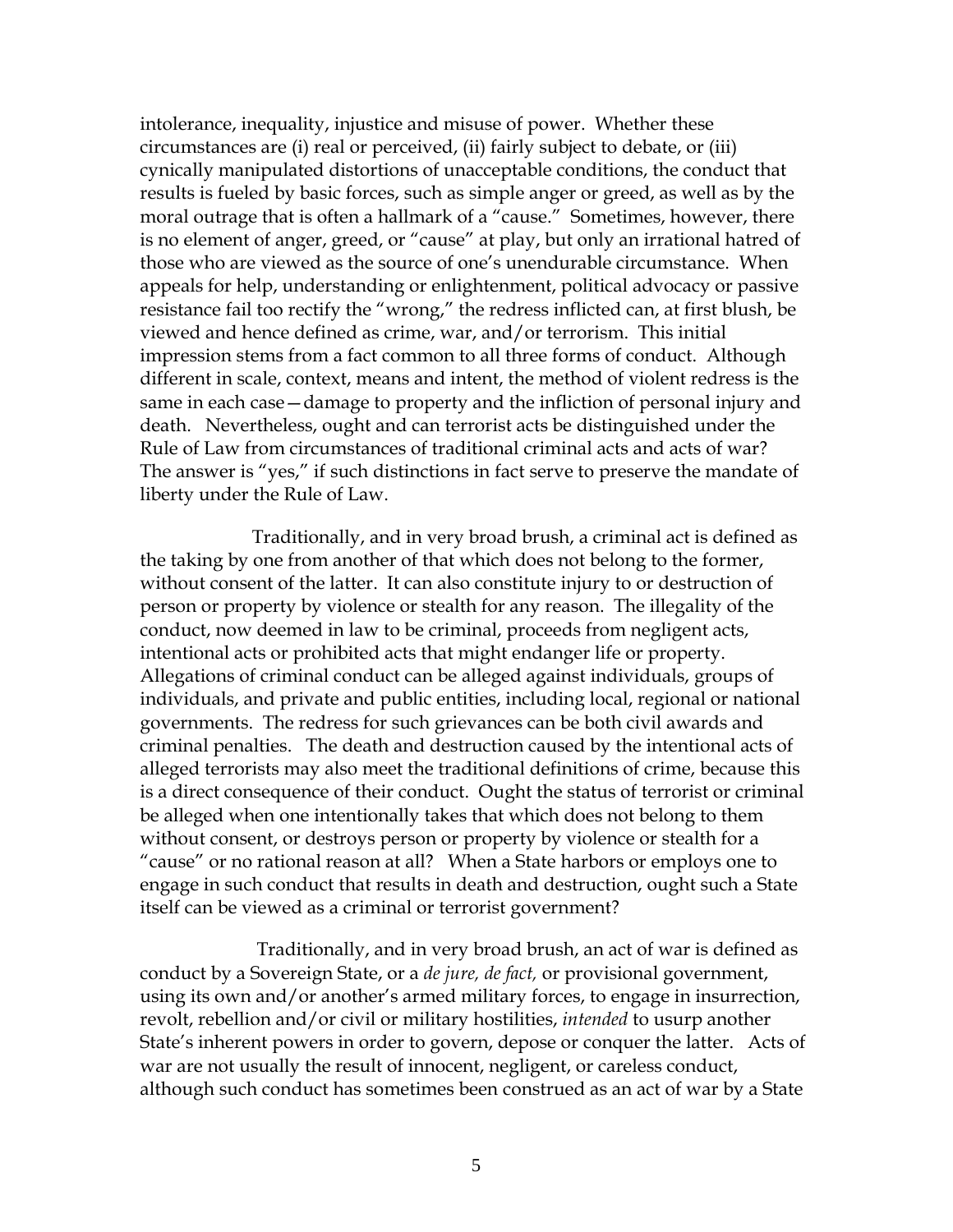and precipitated a war in response. Self proclaimed provisional, *de jure,* or *de facto* governments, as well as individuals, can each commit acts of war. Ought the Status of terrorists or warrior be invoked when one is engaged in or fomenting insurrection, revolt, rebellion, civil hostilities, or war, the result of which may well be the usurpation or control of another State's inherent powers to govern? When a State harbors or employs one to engage in such conduct, ought it be viewed as a terrorist or a government at war?

The element or factor in the Action Paradigm of terrorism that distinguishes it from the conduct of crime and war does not arise from (i) any Status that can be ascribed to the individual that commits the illegal action, (ii) his or her cause, ideal, or position, (iii) the strategy and means employed, or (iv) the resulting loss. Criminal acts and acts of war (i) can be performed by anyone, (ii) are each often justified by "causes" or ideals, (iii) often employ the same means, and (iv) result in the same forms of loss. Rather, it is terrorism's fundamental and overriding *intent* that distinguishes it from crime and war. The terrorist's *intent is not* to engage in traditional criminal conduct merely in order to take life or property. The terrorist's *intent is not* to depose or conquer a State or directly usurp the exercise its inherent powers. Instead, terrorists *intend*  to (i) coerce or intimidate a State, or a cognizable group of individuals, to change its social, economic, moral, religious, political or ideological beliefs, doctrines, policies, positions or ideals, and (ii) thus alter or affect the course or conduct of such State or peoples in order to advance or impose upon them the various mandates that flow from blind obedience to the terrorist's "cause."

Consequently, if a terrorist's conduct is solely defined by this specific *intent,* it follows that *conduct by the same individual(s)* occurring without that intent, whether before, after, or during a terrorist act, ought be defined as a criminal act or an act of war, depending on the intent at play that distinguishes them from the terrorist act. Strict definitions of intent, when applied to criminal acts or acts of war, can serve to distinguish these circumstances from those wherein a terrorist advances his or her "cause" by engaging in terrorist acts. The Rule of Law best serves the ideals of liberty when it carefully distinguishes between the elements of the Action Paradigms of criminal, terrorist and warrior conduct. The specific intent behind one's degree of involvement, motive, and strategy and means of conduct traditionally has served in law to distinguish between lawful and unlawful conduct. Thus, the Rule of Law is well equipped, if given the proper definitions, to preserve the individual rights of those accused of crime, misconduct of war or terrorism. What is open to debate, however, is whether the Rule of Law is equipped with the definitions it requires to preserve the Rule of Law and the liberty it guarantees when adjudicating the conduct of terrorism and the measures taken to defend against it.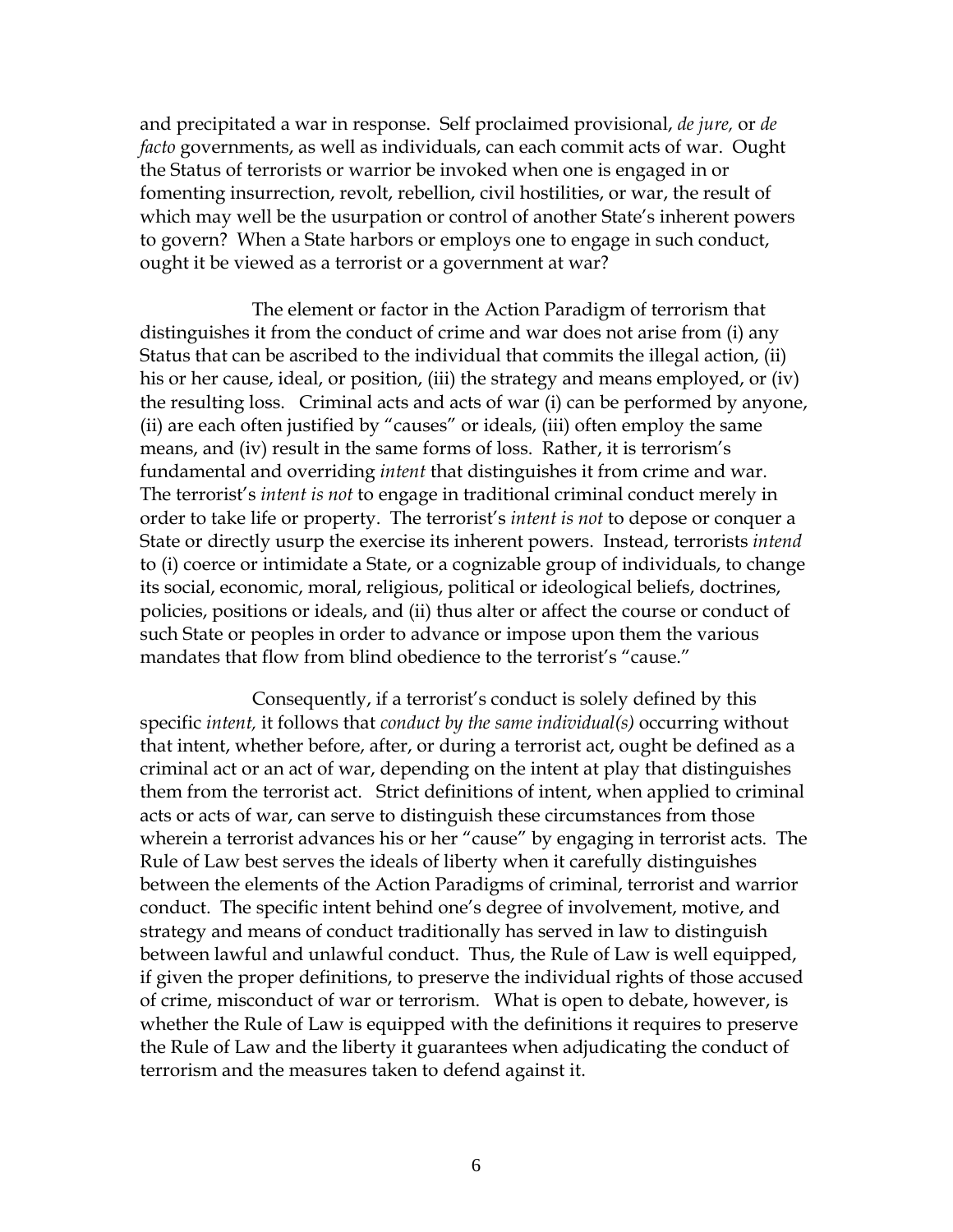When one is engaged in terrorism, a very different, fundamental *intent* is at play driving the conduct that otherwise could be defined as crime or war. If one *intends only to* endanger, take or destroy property or person, without consent, based on conduct than is solely an expression of *anger, hatred, greed, want, or irrational thinking*, one commits a crime. Admittedly, criminal acts encompass negligent and prohibited conduct, but those "types" of crimes have little correlation to the conduct of terrorists. If one State *intends only* to conquer and govern another by violence, one engages in acts of war. If one *intends only*  to control the prerogatives of free peoples or a State by violence, one engages in terrorism. Thus, depending *on the specifics of intent,* one's conduct, under the Rule of Law, may render him or her a criminal engaged in crime, a patriot engaged in warfare, or a terrorist engaged in terrorism. These distinctions drive the debate, proposed here, on how best to preserve the Rule of Law as it is increasingly and pervasively applied to terrorists and terrorist acts.

# **III. WHO IS A "TERRORIST" AND WHAT IS "TERRORISM;" DISTINGUISHING "TERRORIST ACTS" FROM "CRIMES" AND "ACTS OF WAR"**

As any lawyer will tell you, the way one frames a debate question will shape, if not determine, the answer received. This paper seeks to initiate and to frame a vigilant and diligent debate that asks whether we require a series of new and strict definitions of terrorism to be applied to and followed by all existing bodies of law. If properly drafted, these definitions can be the means by which we measure whether the confrontation between the Rule of Law and terrorism is creating an unintended consequence. Will our protection of life and liberty in this struggle erode the rights of freedom of thought, speech, religion, association and conduct in the social, moral, religious, legal, economic, commercial, and political arenas, both private and public, of our respective Sovereign States.

Why frame the debate in this way? The real "cause" of terrorism, both as a strategy and an objective, is the triumph of absolutism, the imposition of dictatorial fiat, and the institution of intolerance over those whose Status, causes, ethics, beliefs, religions, politics, ideologies, doctrines, strategies, intent, or conduct terrorists hate, will not endure, will not tolerate, and cannot, therefore, abide. There is no tension in the "cause" of the terrorist's Action Paradigm that serves to balances the exercise of individual rights as against the consequences of the resulting conduct. There is, therefore, no role for the Rule of Law in the society terrorists envision and will kill to achieve. Our confrontation of this stark reality should not, therefore, serve their "cause."

One could argue that the terms at issue are seemingly intuitive and obvious and that further legal definition is not worthy of debate. Thus, today many assert that we always intuitively known, and thus out laws can, without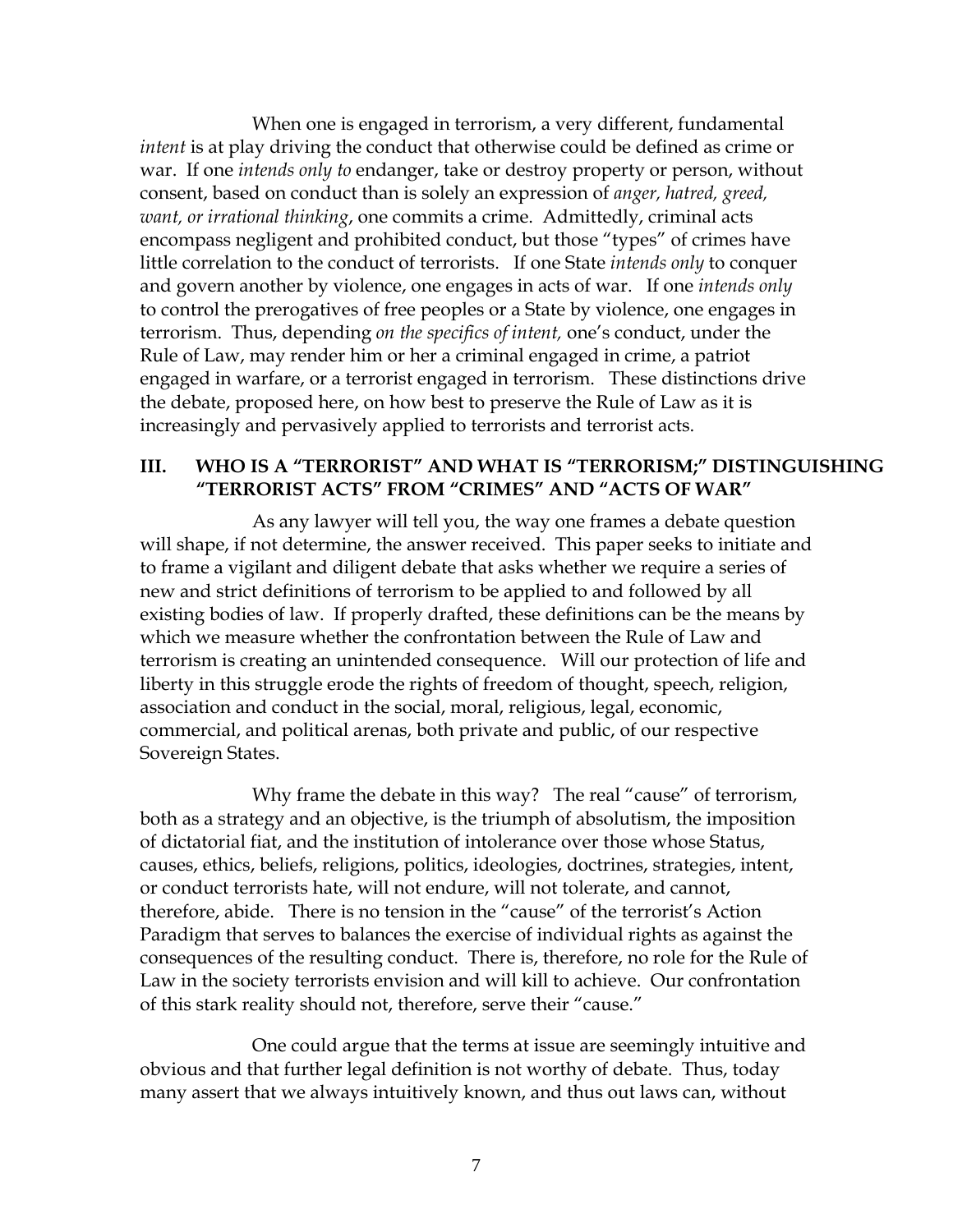any further specific definitions, justly adjudicate the differences and the similarities in conduct between (i) crime, warfare, and terrorism, (ii) criminals, patriots, and terrorists, and (iii) criminal acts, acts of war, and terrorist acts. They assert that our laws and our rights are neither in conflict nor at risk in the current confrontation.

The response to this argument is found in the lesson taught in the definitional debate over the ideal meaning of the term "pornography." Many have asserted that we intuitively "know it when we see it" and that the law addressing it needs no refinement. Yet, free societies have grappled with this very question for centuries. It has been the subject of almost constant debate; one that seeks to balance the tension between social, moral, and religious questions of ethics and individual fights of free speech. Far to often the term has been "intuitively" defined by the use of subjective or parochial ethical perspectives. One person's art has thus often been another's pornography. Under the Rule of Law, decades of independent analysis and deliberation, under a mandate that protects free speech, have answered this question through application of strict definitions of "obscenity." Thus, art and pornography are legal in free societies, while obscenity is not.

Similarly, one may intuitively and subjectively view another's conduct, *and thus seek to define his or her status in law,* as a criminal act, an act of war or a terrorist act because "we know it when we see it." Such definitions are the product of neither objective analysis nor independent deliberation. The Rule of Law cannot, pursuant to such definitions, specifically address, let alone appropriately deal with, the protection of individual rights that are at stake in the confrontation with terrorism. Under a Rule of Law that protects individual rights, advocacy of the *strategy of terrorism* ought not be punishable, *per se,* outside of the defined and limited scope of a terrorist act. In other words, to be illegal, the strategy advanced ought to aid or be in furtherance of an actual terrorist act. Otherwise, such advocacy is potentially free speech, a right protected by the Rule of Law. Similarly, the Status of an individual or State that so advocates ought not be defined as that of a *terrorist, per se,* outside of the defined and limited scope of a terrorist act. In other words, for such "status" to be illegal, the strategy advanced by the State or person ought to be in aid or in furtherance of an actual terrorist act. Otherwise, such person or State is potentially exercising freedom of speech or association, rights protected by the Rule of Law. The distinction being drawn preserves a person's right to thought and association as a factor to be distinguished in law from the resulting conduct. Like distinctions in the Action Paradigm will serve to protect all individual rights potentially at risk in the confrontation between law and terrorism.

Terrorists are not constrained by the ideals of freedom and the society they espouse does not preserve or protect the rights of those who dissent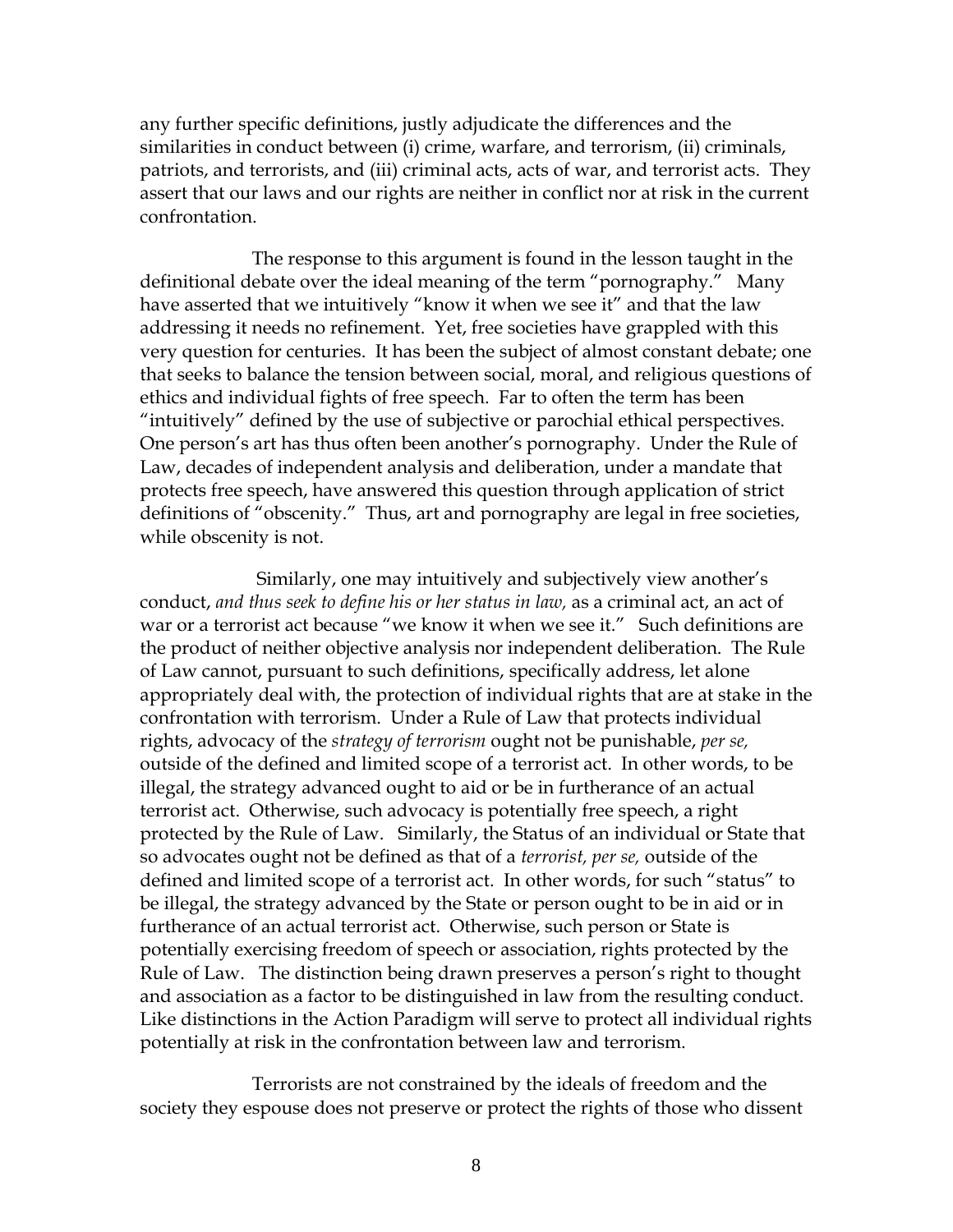or differ from the ideology of their "cause." In responding to them as individuals and to their rhetoric, strategy, and conduct, the Rule of Law ought to be specifically empowered and capable of protecting even the potential terrorist in the exercise of lawful conduct, speech, religion, and association. This is the price of preserving liberty for all. This goal ought and can be accomplished by definitions that specifically define the terms "terrorist," "terrorism" and "terrorist act." Those definitions ought and can be made a part of the existing body of law that governs our civil, criminal, and war tribunals and courts.

### **IV. A STARTING POINT FOR THE DEBATE OVER DEFINITIONS OF "TERRORIST," "TERRORISM" AND "TERRORIST ACT"**

Agreed upon definitions of the terms that distinguish terrorist acts from criminal acts and acts of war can serve to ensure consistent application of the Rule of Law in all bodies of law in each free State. Such a consensus will require an unprecedented mobilization of social, economic, legal, and political debate on the part of all individuals and States. Under agreed definitions of terrorism, peoples and States may form alliances, consistent with the Rule of Law, to deploy more effectively their rhetoric, their courts, and their military forces in a coordinated and pervasive response against terrorism. The agreed definitions must affirm rather than weaken the protection of individual rights. This effort will, better than any other, serve the Rule of Law to punish terrorists justly, marginalize terrorism, and reduce or prevent terrorist acts. Failure in any degree to preserve the mandate of liberty under the Rule of Law perpetuates or creates the intolerance, inequity, injustice, and misuse of power that, real or imagined, provides terrorists the "causes" that are the excuse for their illegal conduct.

The below proposed definitions of terrorism, crime, and war are not designed to replace the myriad definitions already in place or to dictate those to come. They are intended, instead, to reveal and rectify any failure, in any jurisdiction of justice or body of law, to protect the ideals of the Rule of Law. Thus, they fulfill their only intend purpose—to be the means by which we measure our success in preserving of our ideals of liberty in the midst of our defense against terrorism.

A definition proceeds from a context in which terrorists and terrorism are the contextual antecedents of a terrorist act. Thus, we begin by defining a "Terrorist Act" by how that conduct is *intended* to impact our social, economic, moral, religious, political, or ideological arenas. With that as the controlling definitional factor, we differentiate what is "Terrorism" and who is a "Terrorist." Based on these distinctions, we then define an "Act of War" and a "Criminal act," differentiating them from a "Terrorist Act," as now defined. In turn all of these definitions serve to determine whether one is to be treated in law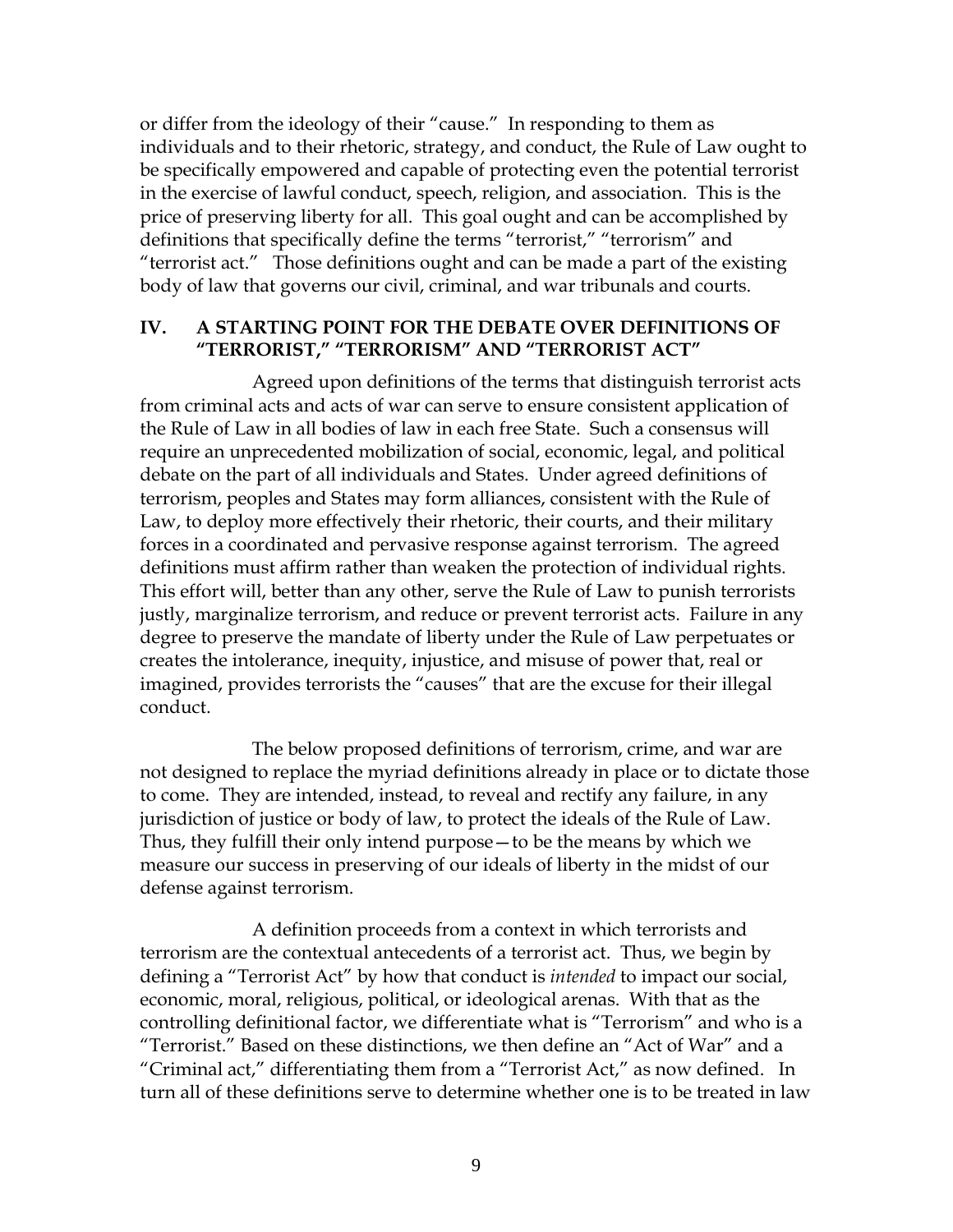as a "Criminal" or a "Warrior," as opposed to a "Terrorist" and one's conduct treated in law as "Crime," "War" or "Terrorism." The thesis is as follows:

> A "Terrorist Act" is the infliction of bodily injury, death, damage to tangible or intangible property, or a violent and dangerous act, that interferes with the conduct of private or public affairs and results in a loss to an individual, a cognizable group of individuals, or a Sovereign State. Such a loss must be directly planned, caused, or carried out by an individual, a group of individuals, and/or a Sovereign State, with the intent to interrupt, disable, or destroy social, economic, legal, or political operations, and/or infrastructures of another individual, a cognizable group of individuals or a State, in order to, or to attempt to, coerce or intimidate such individuals, groups, or State to change a social, economic, moral, religious, political, or ideological belief, doctrine, policy, position, or ideal or to alter or affect the private or public course or conduct of such individuals or groups or the government of such State.

> "Terrorism" is a strategy that is strictly defined by and limited to the intent employed to plan or carry out a "Terrorist Act." The advocacy by a person or State of a strategy or a component of a strategy, that might otherwise be used in an overt act, in furtherance or in aid of a "Terrorist Act," does not render such stratagem actionable under civil or criminal law or the rules of war, *per se,* when advocated or employed outside of the defined and limited scope of a "Terrorist Act." Thus, to meet the definition of "Terrorism," the strategy must be employed by a "Terrorist" engaged in an overt act in actual furtherance of or aid to a "Terrorist Act."

> A "Terrorist" is an individual person or Sovereign State that employs the strategy of "Terrorism" to engage in a "Terrorist Act." The advocacy by a person or State for change in a social, economic, moral, religious, political, or ideological belief, doctrine, policy, position, or ideal or an alteration of a private or public course or conduct that might otherwise be used to justify or conduct a "Terrorist Act," does not render their status actionable under civil or criminal law or the rules of war, *per se,* when advocated or employed outside of the defined and limited scope of a "Terrorist Act." Thus, to meet the definition of a "Terrorist," the individual or State must be engaged in an overt act in actual furtherance of or aid to a "Terrorist Act."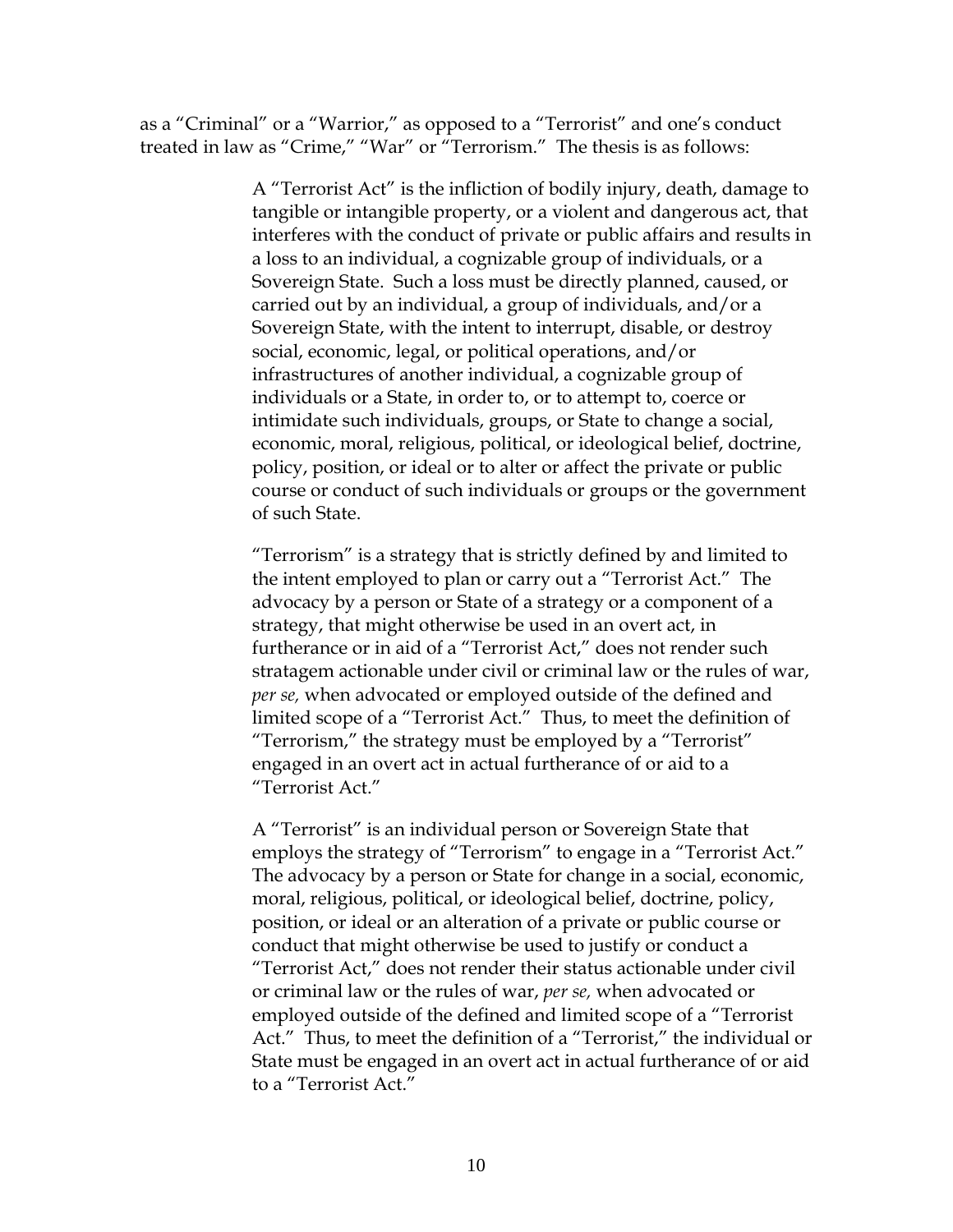An "Act of War" is a course of conduct, whether declared or undeclared, that results in the infliction of bodily injury, death, or damage to tangible or intangible property ("Hostilities"), when carried out by a Sovereign State, or an entity that constitutes a provisional or *de jure,* or *de facto* government ("State"), using its own or other armed military forces, for the purpose of "Deposing" and/or "Conquering" another State by insurrection, revolt, rebellion, or other usurpation of a State's inherent powers, or to otherwise support a faction engaged in domestic or civil Hostilities against another faction, with the intent to "Depose' or '"Conquer" a given State. "Deposing" and/or "conquering" another State means to engage in "Hostilities" specifically intended to overthrow the constituted government thereof or to take control of its inherent powers. A State's defense against such attacks by means of the conduct aforesaid is likewise an "Act of War." A State or whose conduct meets this definition of an "Act of War," has not committed a "Terrorist Act" or a "Criminal Act," *per se* and is engaged in "War," as opposed to "Terrorism" or "Crime," *per se,*  and is not a "Terrorist," *per se,* as defined here. An individual who engages in an "Act of War" is a "Warrior," not a "Criminal" or "Terrorist," *per se,* as defined here.

A "Criminal Act" is a course of conduct, whether intended, negligent or prohibited by law, that results in the infliction of bodily injury, death or damage to tangible or intangible property, or the taking of the same without consented, by an individual, group of individuals or private and public entities, including local, regional or national governments. One whose conduct meets this definition of a "Criminal Act," has not committed a "Terrorist Act" or an "Act of War," *per se,* and is engaged in "Crime," as opposed to "Terrorism" or "War," *per se.* One who engages in a "Criminal Act" is a "Criminal," not a or "Terrorist" or "Warrior," *per se,* as defined here.

Conduct by the same State or individual(s) that occurs in one event or circumstance may meet and be defined by only one the above definitions at a time, whether such conduct occurs directly before, after or during such event or circumstance, depending upon which of the above *intents, strictly defined,* is at play to distinguish the application of one definition over another. Conversely, none of the above definitions apply simultaneously at in any given one moment in time such event or circumstance.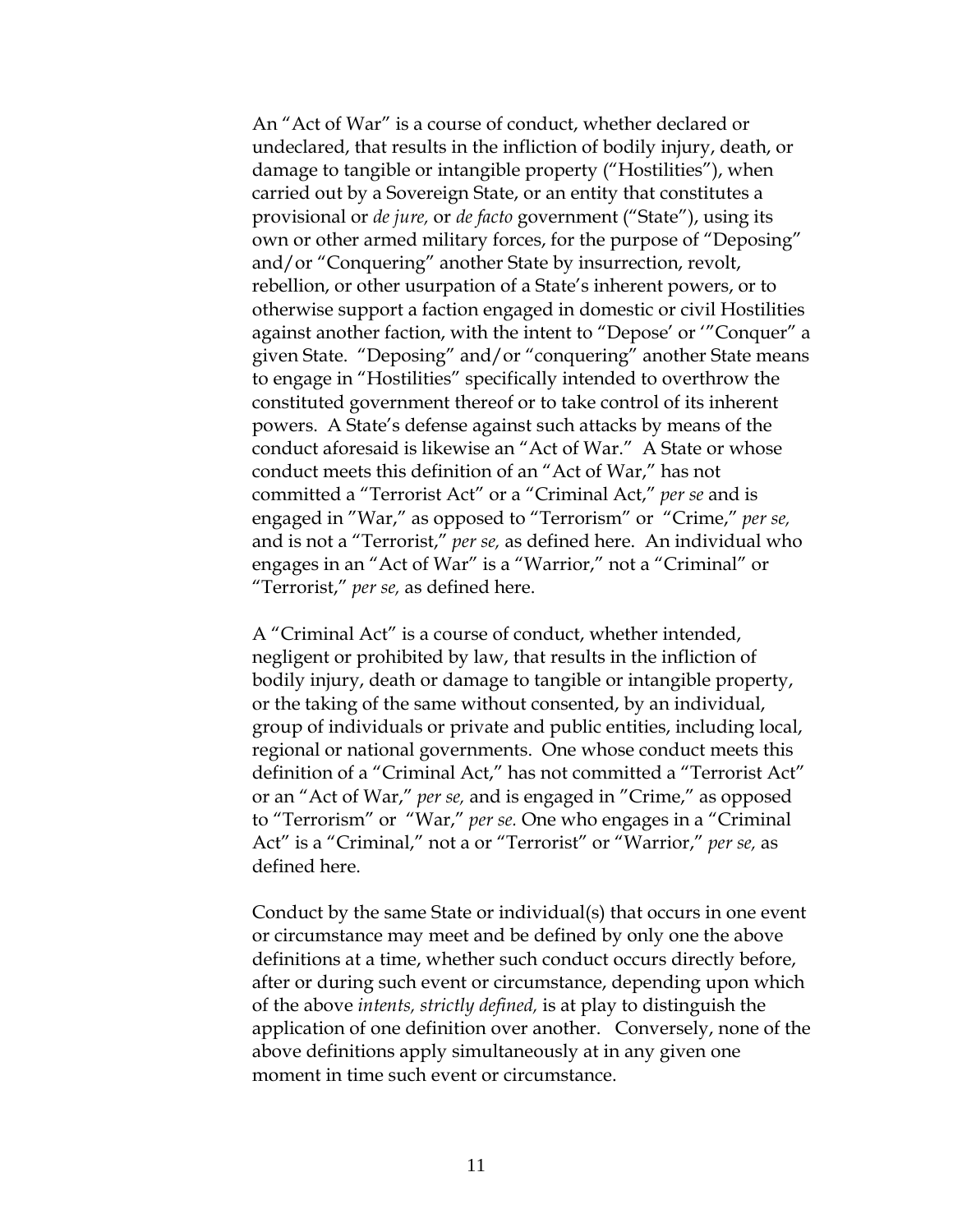## **V. CONCLUSION**

Are free peoples and States in a 'war" with terrorists or terrorism? Should they, therefore, declare "war" on this adversary in the historical or legal sense of that term? Free peoples and States seek no dominion or power over this adversary. They seek, instead, to protect themselves and to preserve liberty under the Rule of Law. Only the Rule of Law can serve to justly define a response to loss in civil, criminal, diplomatic and military arenas. When subjected to violent redress of grievance in furtherance of a terrorist's "cause," free Sovereign States and peoples ought and can respond under the full power and scope of the Rule of Law. To the extent that military forces, as well as courts, are needed to protect them from terrorist acts, both must act in furtherance of the Rule of Law and not in contradiction of its ideals. Thus, it would be wise not to term the defense of liberty as a "war" on terrorists, use its rhetoric or invoke its rules alone in all of our legal jurisdictions.

There is, however, reason to consider whether the Rule of Law, which has evolved for several centuries to address traditionally illegal civil, criminal and military conduct, is properly prepared to confront the unique form and scope of terrorism free peoples and States face today and at the same time preserve the ideals of liberty. This paper advances the argument that over the past few decades this new and virulent form of terrorism is putting at risk the very exercise of individual rights that serve as the foundation of our Rule of Law. Therefore, as the bodies of civil, criminal and military law evolve to confront terrorism, it would be wise to measure them against agreed upon and specific definitions of the term "terrorist act" and its antecedents—"terrorists" and "terrorism." If properly drawn, these definitions can serve to protect the ideals of liberty that are the prime target of this old but newly dangerous and empowered adversary.

In a test of ideals, if our adversary succeeds in defining who we become, what we value and protect and the means of our defense, our response will then be controlled by and we will thus become our adversary, failing by our own hand without a blow struck. We are in the midst of such a defining moment.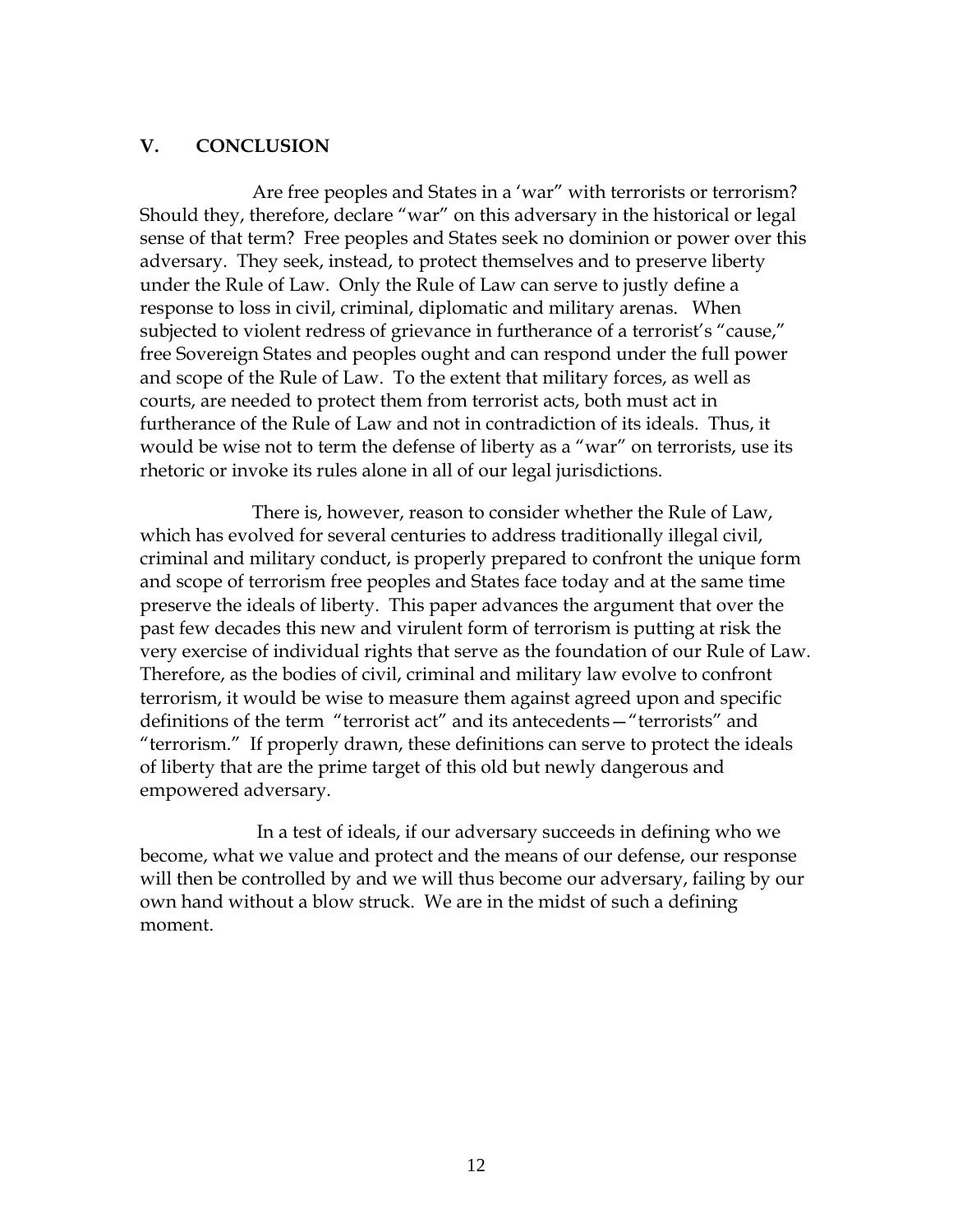# **ACKNOWLEDGEMENTS**

The analysis, opinions, and proposals that form the thesis of this paper are the sole responsibility of the author. It is, however, important to acknowledge that others made significant contributions by way of comments and suggestions. They include **Steven M. Crane,** a founding partner in the Los Angeles, California, U.S. law firm of Berkes Crane Robinson & Seal LLP, and **Donald Goodrich,** President of the Families of September 11, an advocacy group comprised of the families of the casualties of the attack on the World Trade Center and the Pentagon of September 11, 2001. Mr. Goodrich is a partner in the law firm of Donovan & O'Connor, LLP, North Adams, Massachusetts and Bennington, Vermont, U.S.

The author also wishes to acknowledge the insights and comments in several papers relied upon, in part, in the writing of this paper. The first paper, *"RELIGION, TERRORISM, LAW AND THE DREAM OF PEACE"* was presented at the World Jurist Association Regional Conference on Terrorism in Madrid, Spain in 2003. It is authored by **Fr. Ranhilio Callangan Aquino, PhD., JurDr.,** of the Philippine Judicial Academy Supreme Court of the Philippines. The second paper is entitled *"A GLOBAL DEFINITION OF TERRORISM"* and was submitted to the 2002 Annual Conference of the Asia Pacific Risk and Insurance Association by **Thomas A. Player, Jr.,** Chairman of the Insurance and Reinsurance Group, Morris Manning & Martin, LLP; **Harold D. Skipper**, Chairman, Professor and C.D. Star Chair of International Insurance, Georgia State University, and **Janet Lambert,** Partner, Reinsurance and International Risk Team, Barlow Lied & Gilbert.

# **ABOUT THE AUTHOR:**

**Ronald R. Robinson** is a Founding and the Executive Partner of the Los Angeles, California, U.S. law firm of Berkes Crane Robinson & Seal LLP. He has over 20 years of experience as a trial and appellate attorney specializing in complex, multi-party, and multi-district insurance coverage litigation. He has served on Defense Research Institute's ("DRI") Law Institute, as Chair of its Insurance Law Committee, as Chair of its Excess & Reinsurance Committee, and as co-founding Editor of "*Covered Events,"* DRI's insurance law newsletter. He presently serves as Chair of the DRI's Subcommittee on the Terrorism Risk Insurance Acts of 2002/2005.

Mr. Robinson's national insurance coverage practice in the U.S. includes: underwriting advice, litigation and ADRs; casualty, E&O, D&O, and